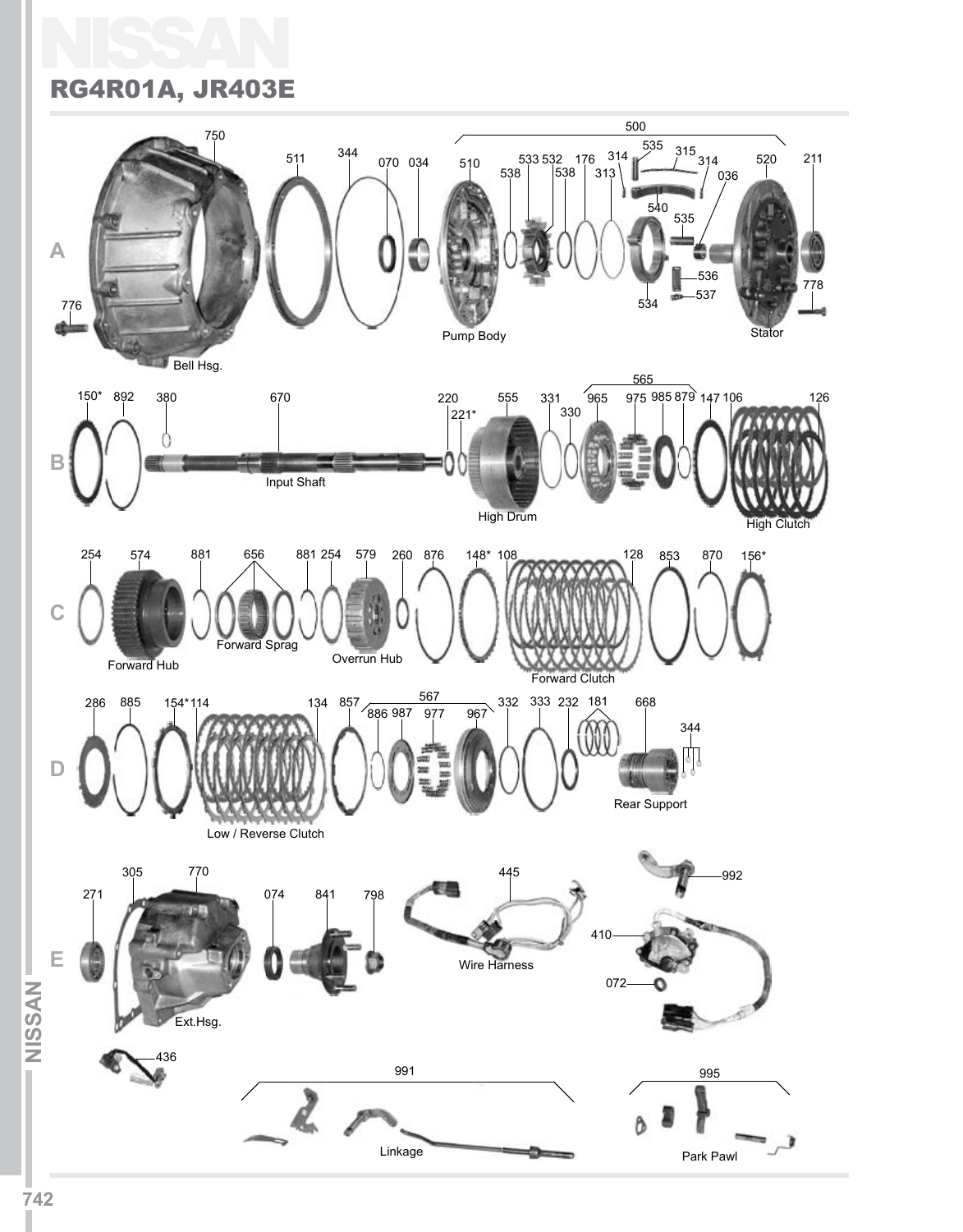

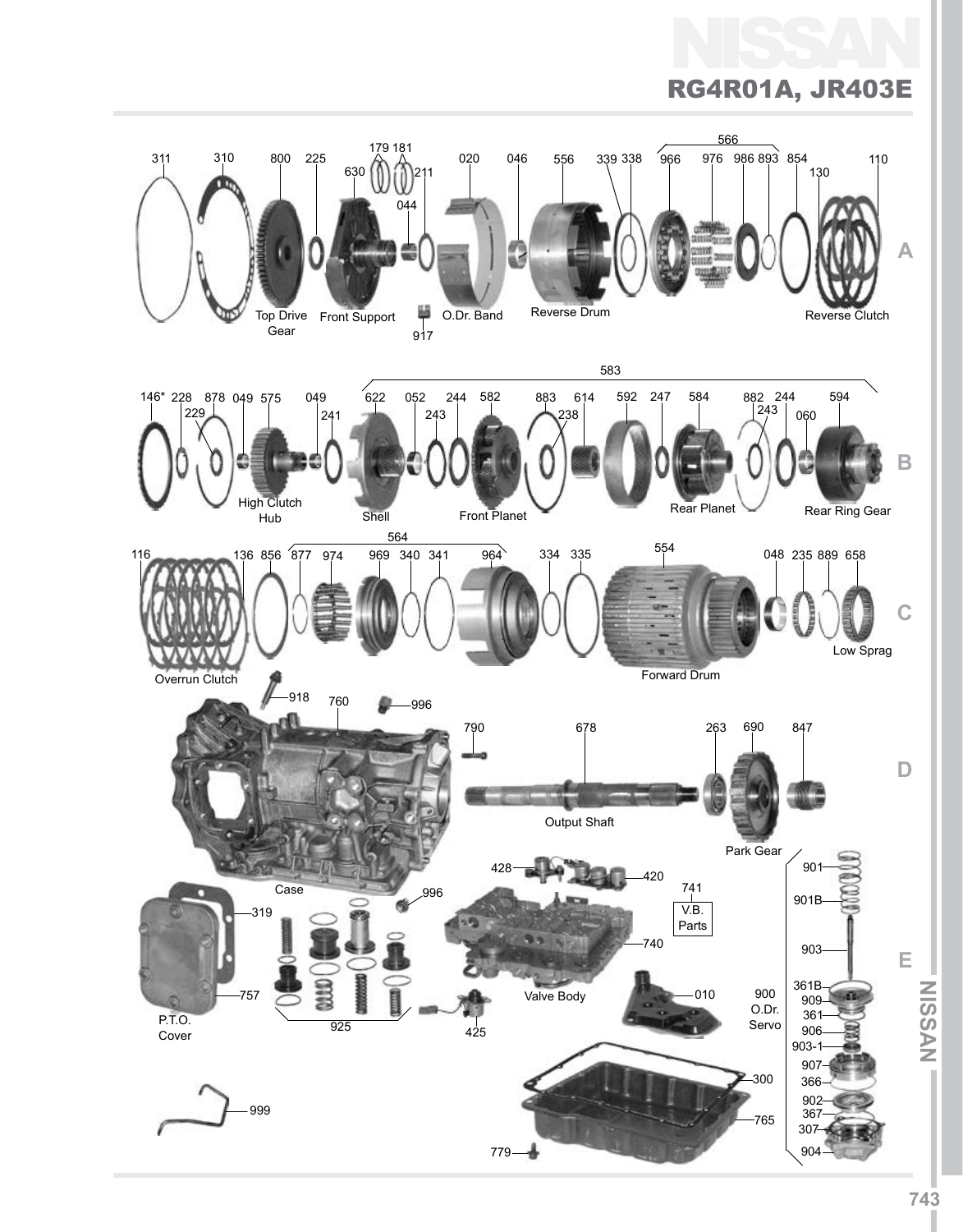|       | ILL# Part# |                             | QTY | REF# |
|-------|------------|-----------------------------|-----|------|
|       |            | <b>OVERHAUL KITS</b>        |     |      |
|       |            |                             |     |      |
|       |            |                             |     |      |
|       |            |                             |     |      |
|       |            |                             |     |      |
|       |            |                             |     |      |
|       |            | <b>MASTER L/STEEL KITS</b>  |     |      |
|       |            |                             |     |      |
|       |            |                             |     |      |
|       |            |                             |     |      |
|       |            |                             |     |      |
|       |            |                             |     |      |
|       |            |                             |     |      |
|       |            |                             |     |      |
|       |            |                             |     |      |
|       |            |                             |     |      |
|       |            |                             |     |      |
|       |            |                             |     |      |
|       |            | <b>MASTER W/STEELS KITS</b> |     |      |
|       |            |                             |     |      |
|       |            |                             |     |      |
|       |            |                             |     |      |
|       |            |                             |     |      |
|       |            |                             |     |      |
|       |            |                             |     |      |
|       |            |                             |     |      |
|       |            |                             |     |      |
|       |            |                             |     |      |
|       |            |                             |     |      |
|       |            |                             |     |      |
|       |            |                             |     |      |
|       |            |                             |     |      |
|       |            |                             |     |      |
|       |            | <b>FILTERS</b>              |     |      |
|       |            |                             |     |      |
|       |            |                             |     |      |
|       |            |                             |     |      |
|       |            |                             |     |      |
|       |            |                             |     |      |
|       |            |                             |     |      |
|       |            |                             |     |      |
|       |            |                             |     |      |
|       |            |                             |     |      |
|       |            |                             |     |      |
|       |            |                             |     |      |
|       |            |                             |     |      |
|       |            | <b>BANDS</b>                |     |      |
|       |            |                             |     |      |
|       |            |                             |     |      |
|       |            |                             |     |      |
|       |            |                             |     |      |
|       |            | <b>BUSHINGS</b>             |     |      |
|       |            |                             |     |      |
| $030$ |            |                             |     |      |
|       |            |                             |     |      |
| $036$ |            |                             |     |      |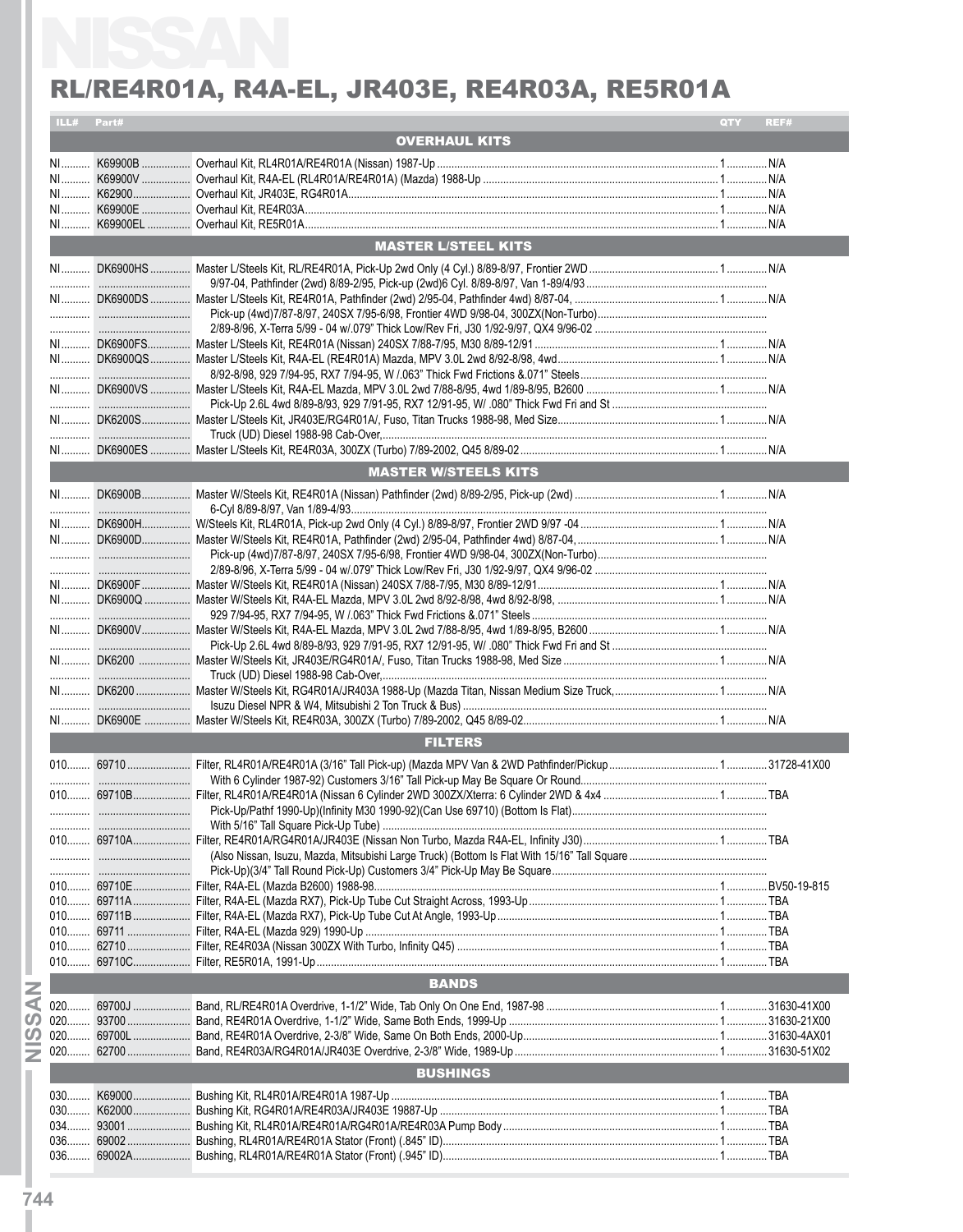| ILL# Part#<br><b>METAL CLAD SEALS</b><br><b>FRICTIONS</b><br><b>STEELS</b> | <b>QTY</b> | REF# |
|----------------------------------------------------------------------------|------------|------|
|                                                                            |            |      |
|                                                                            |            |      |
| $052$                                                                      |            |      |
|                                                                            |            |      |
|                                                                            |            |      |
|                                                                            |            |      |
|                                                                            |            |      |
|                                                                            |            |      |
|                                                                            |            |      |
|                                                                            |            |      |
|                                                                            |            |      |
|                                                                            |            |      |
|                                                                            |            |      |
|                                                                            |            |      |
|                                                                            |            |      |
|                                                                            |            |      |
|                                                                            |            |      |
|                                                                            |            |      |
|                                                                            |            |      |
|                                                                            |            |      |
|                                                                            |            |      |
|                                                                            |            |      |
|                                                                            |            |      |
|                                                                            |            |      |
|                                                                            |            |      |
|                                                                            |            |      |
|                                                                            |            |      |
|                                                                            |            |      |
|                                                                            |            |      |
|                                                                            |            |      |
|                                                                            |            |      |
|                                                                            |            |      |
|                                                                            |            |      |
|                                                                            |            |      |
|                                                                            |            |      |
|                                                                            |            |      |
|                                                                            |            |      |
|                                                                            |            |      |
|                                                                            |            |      |
|                                                                            |            |      |
|                                                                            |            |      |
|                                                                            |            |      |
|                                                                            |            |      |
|                                                                            |            |      |
|                                                                            |            |      |
|                                                                            |            |      |
|                                                                            |            |      |
|                                                                            |            |      |
|                                                                            |            |      |
|                                                                            |            |      |
|                                                                            |            |      |
|                                                                            |            |      |
|                                                                            |            |      |
|                                                                            |            |      |
|                                                                            |            |      |
|                                                                            |            |      |
|                                                                            |            |      |
|                                                                            |            |      |
|                                                                            |            |      |
|                                                                            |            |      |
|                                                                            |            |      |
|                                                                            |            |      |
|                                                                            |            |      |
|                                                                            |            |      |
|                                                                            |            |      |
|                                                                            |            |      |
|                                                                            |            |      |
|                                                                            |            |      |
|                                                                            |            |      |
|                                                                            |            |      |
|                                                                            |            |      |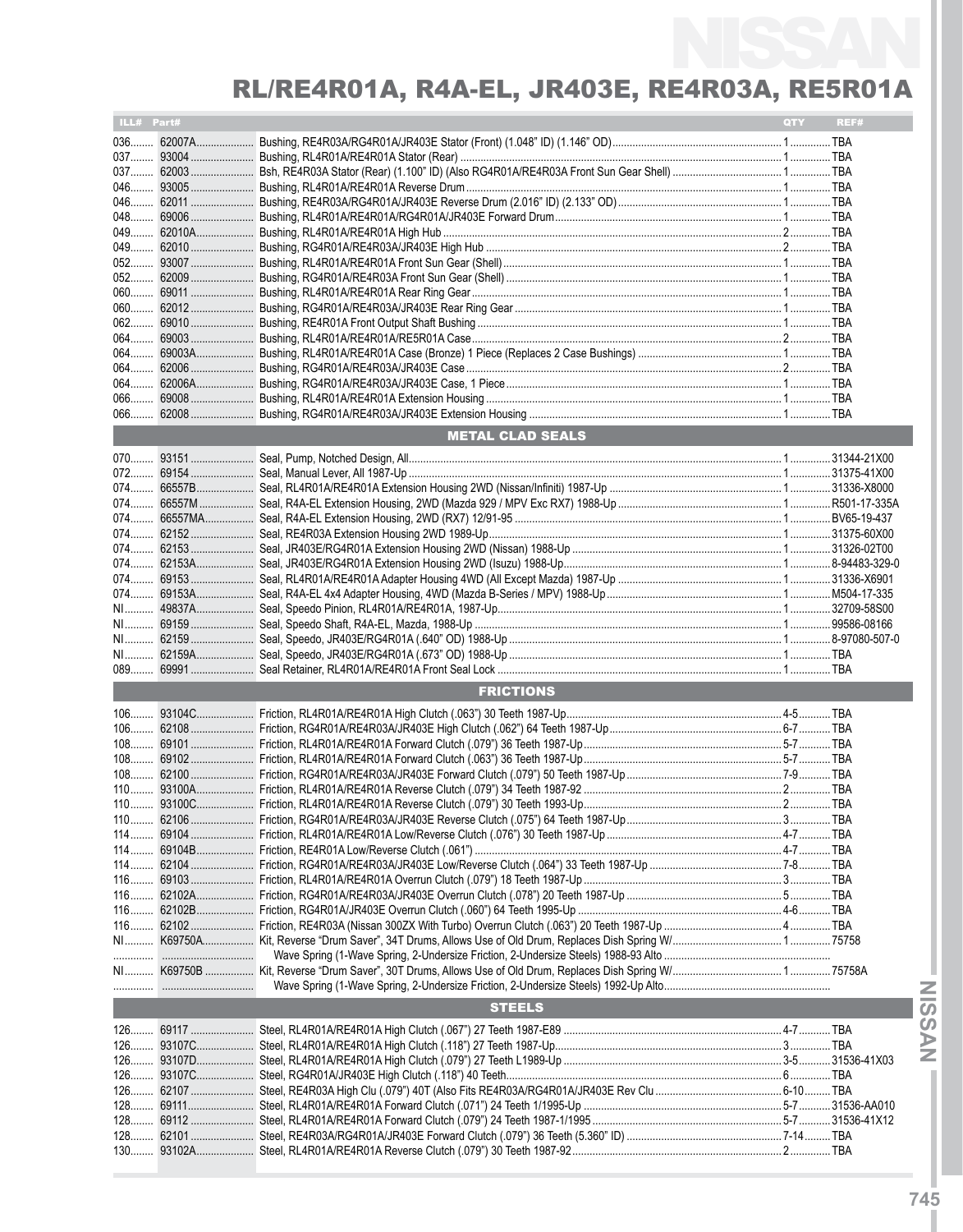|            | RL/RE4R01A, R4A-EL, JR403E, RE4R03A, RE5R01A |     |      |
|------------|----------------------------------------------|-----|------|
| ILL# Part# |                                              | QTY | REF# |
|            |                                              |     |      |
|            |                                              |     |      |
|            |                                              |     |      |
|            |                                              |     |      |
|            |                                              |     |      |
|            |                                              |     |      |
|            |                                              |     |      |
|            |                                              |     |      |
|            |                                              |     |      |
|            |                                              |     |      |
|            |                                              |     |      |
|            |                                              |     |      |
|            |                                              |     |      |
|            | <b>PRESSURE PLATES</b>                       |     |      |
|            |                                              |     |      |
|            |                                              |     |      |
|            |                                              |     |      |
|            |                                              |     |      |
|            |                                              |     |      |
|            |                                              |     |      |
|            |                                              |     |      |
|            |                                              |     |      |
|            |                                              |     |      |
|            |                                              |     |      |
|            |                                              |     |      |
|            |                                              |     |      |
|            |                                              |     |      |
|            |                                              |     |      |
|            |                                              |     |      |
|            |                                              |     |      |
|            |                                              |     |      |
|            |                                              |     |      |
|            |                                              |     |      |
|            |                                              |     |      |
|            |                                              |     |      |
|            |                                              |     |      |
|            |                                              |     |      |
|            |                                              |     |      |
|            |                                              |     |      |
|            |                                              |     |      |
|            |                                              |     |      |
|            | <b>VALVE BODY KITS</b>                       |     |      |
|            |                                              |     |      |
|            |                                              |     |      |
|            |                                              |     |      |
|            | <b>SEALING RINGS</b>                         |     |      |
|            |                                              |     |      |
|            |                                              |     |      |
|            |                                              |     |      |
|            |                                              |     |      |
|            |                                              |     |      |
|            |                                              |     |      |
|            |                                              |     |      |
|            | <b>WASHERS &amp; BEARINGS</b>                |     |      |
|            |                                              |     |      |
|            |                                              |     |      |
|            |                                              |     |      |
|            |                                              |     |      |
|            |                                              |     |      |
|            |                                              |     |      |
|            |                                              |     |      |
|            |                                              |     |      |
|            |                                              |     |      |
|            |                                              |     |      |
|            |                                              |     |      |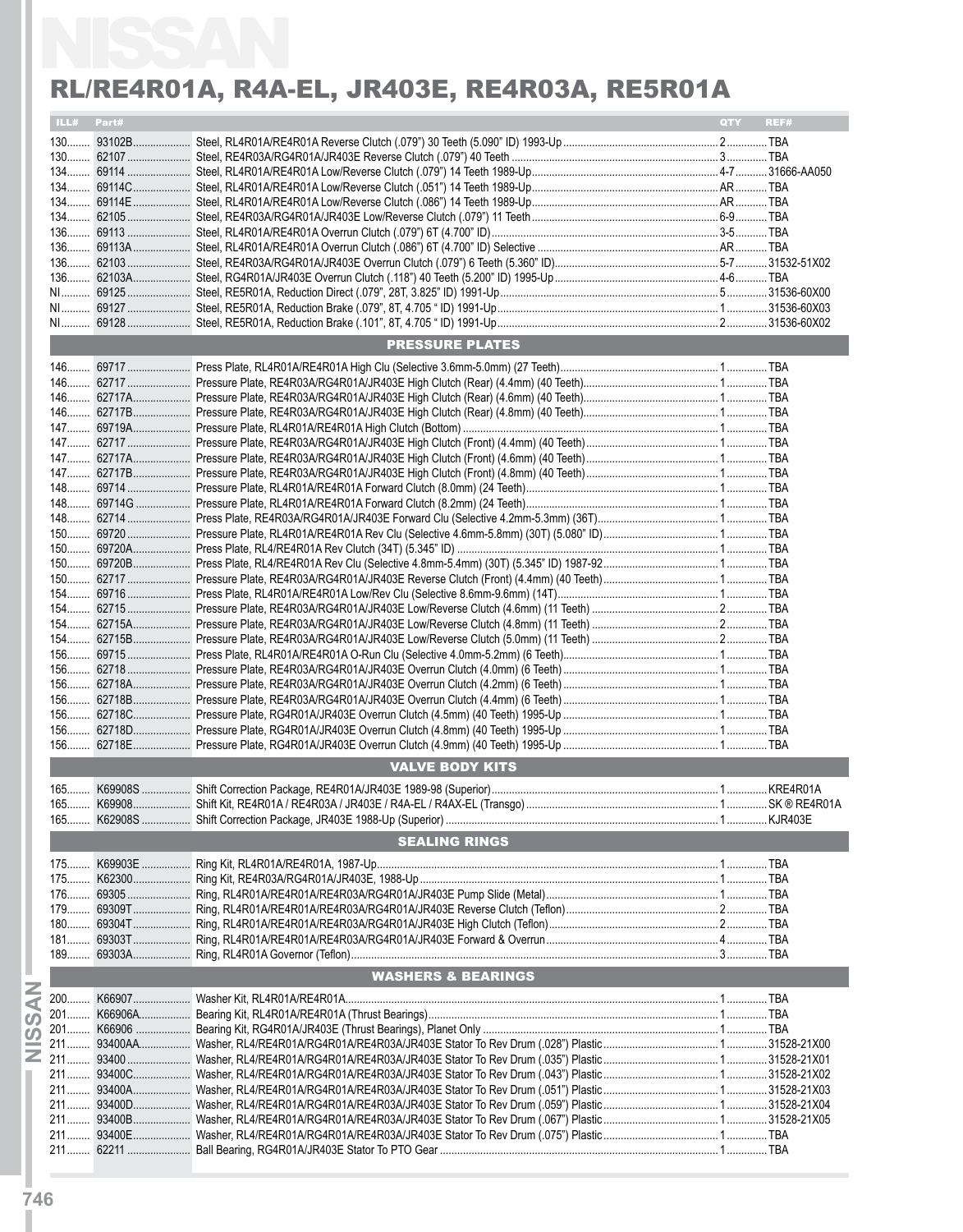| ILL# Part# |                         |                                        | QTY | REF# |
|------------|-------------------------|----------------------------------------|-----|------|
|            |                         |                                        |     |      |
|            | 220 62408B              |                                        |     |      |
|            |                         |                                        |     |      |
|            | 221 69408A              |                                        |     |      |
|            | 221 69408B              |                                        |     |      |
|            |                         |                                        |     |      |
|            | 221 69408D              |                                        |     |      |
|            | 221 69408F              |                                        |     |      |
|            |                         |                                        |     |      |
|            |                         |                                        |     |      |
|            |                         |                                        |     |      |
|            |                         |                                        |     |      |
|            |                         |                                        |     |      |
|            |                         |                                        |     |      |
|            |                         |                                        |     |      |
|            | 235 69863               |                                        |     |      |
|            | 238 69412               |                                        |     |      |
|            | 238 62441A              |                                        |     |      |
|            | 238 62412A              |                                        |     |      |
|            |                         |                                        |     |      |
|            |                         |                                        |     |      |
|            |                         |                                        |     |      |
|            |                         |                                        |     |      |
|            |                         |                                        |     |      |
|            |                         |                                        |     |      |
|            |                         |                                        |     |      |
|            | 244 62411CA             |                                        |     |      |
|            |                         |                                        |     |      |
|            |                         |                                        |     |      |
|            |                         |                                        |     |      |
|            |                         |                                        |     |      |
|            |                         |                                        |     |      |
|            |                         |                                        |     |      |
|            |                         |                                        |     |      |
|            |                         |                                        |     |      |
|            | 263 69418               |                                        |     |      |
|            |                         |                                        |     |      |
|            |                         |                                        |     |      |
|            |                         |                                        |     |      |
|            |                         |                                        |     |      |
|            |                         | <b>GASKETS &amp; RUBBER COMPONENTS</b> |     |      |
|            |                         |                                        |     |      |
|            |                         |                                        |     |      |
|            |                         |                                        |     |      |
|            |                         |                                        |     |      |
|            |                         |                                        |     |      |
|            |                         |                                        |     |      |
|            |                         |                                        |     |      |
|            | 311 69505<br>320 69509A |                                        |     |      |
|            |                         |                                        |     |      |
|            |                         |                                        |     |      |
|            |                         |                                        |     |      |
|            | 371 3291                |                                        |     |      |
|            | 379 69515               |                                        |     |      |
|            |                         |                                        |     |      |
|            |                         |                                        |     |      |
|            |                         | <b>TECHNICAL MANUALS</b>               |     |      |
|            |                         |                                        |     |      |
|            |                         |                                        |     |      |
|            |                         |                                        |     |      |
|            |                         | <b>ELECTRICAL COMPONENTS</b>           |     |      |
|            |                         |                                        |     |      |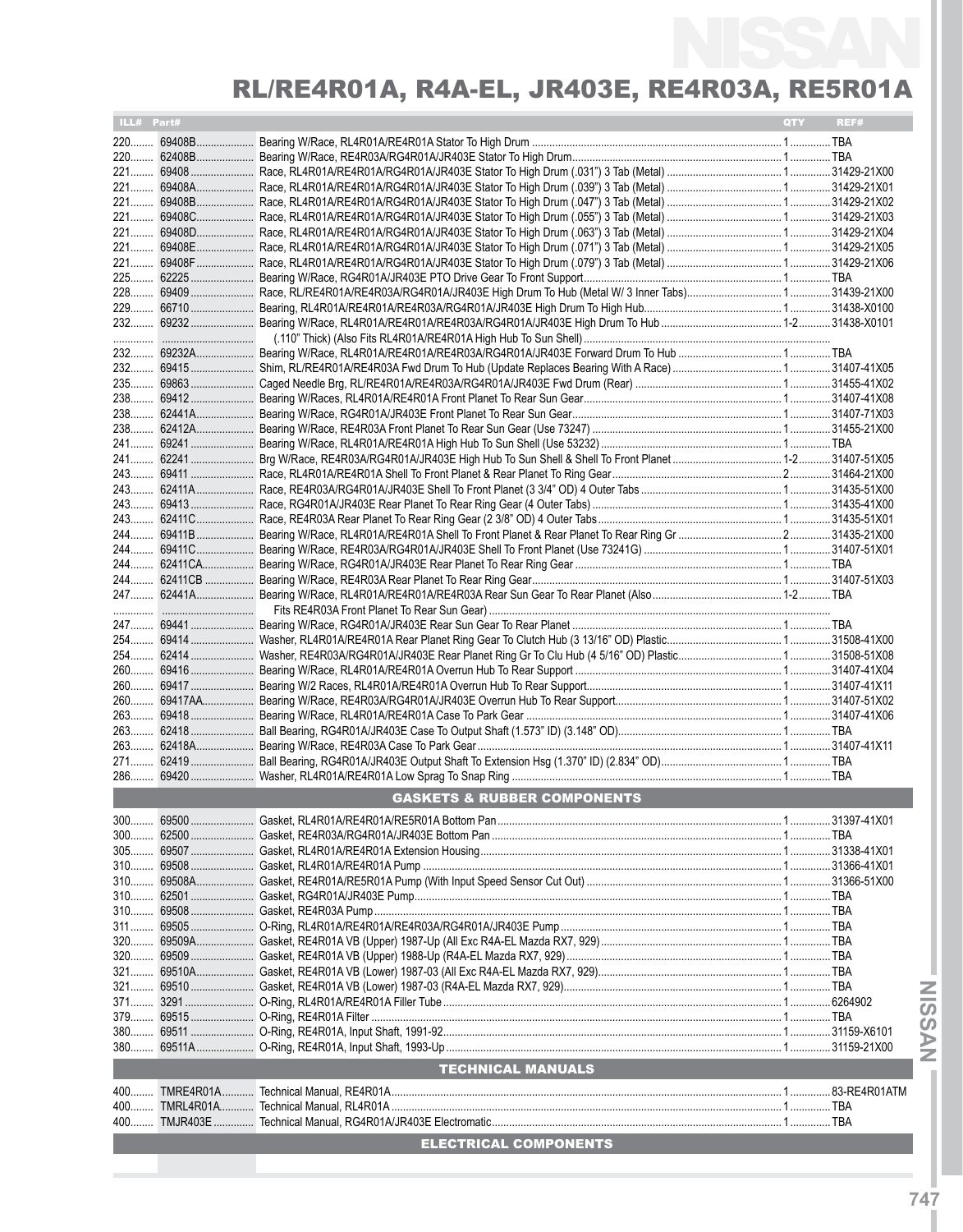|  |                                    | <b>OTY</b><br>REF# |
|--|------------------------------------|--------------------|
|  |                                    |                    |
|  |                                    |                    |
|  |                                    |                    |
|  |                                    |                    |
|  |                                    |                    |
|  |                                    |                    |
|  |                                    |                    |
|  |                                    |                    |
|  |                                    |                    |
|  |                                    |                    |
|  |                                    |                    |
|  |                                    |                    |
|  |                                    |                    |
|  |                                    |                    |
|  |                                    |                    |
|  |                                    |                    |
|  |                                    |                    |
|  |                                    |                    |
|  |                                    |                    |
|  |                                    |                    |
|  |                                    |                    |
|  |                                    |                    |
|  |                                    |                    |
|  |                                    |                    |
|  |                                    |                    |
|  |                                    |                    |
|  |                                    |                    |
|  | <b>PUMPS &amp; PUMP COMPONENTS</b> |                    |
|  |                                    |                    |
|  |                                    |                    |
|  |                                    |                    |
|  |                                    |                    |
|  |                                    |                    |
|  |                                    |                    |
|  |                                    |                    |
|  |                                    |                    |
|  |                                    |                    |
|  |                                    |                    |
|  |                                    |                    |
|  |                                    |                    |
|  |                                    |                    |
|  |                                    |                    |
|  |                                    |                    |
|  |                                    |                    |
|  |                                    |                    |
|  |                                    |                    |
|  |                                    |                    |
|  |                                    |                    |
|  |                                    |                    |
|  |                                    |                    |
|  |                                    |                    |
|  |                                    |                    |
|  |                                    |                    |
|  |                                    |                    |
|  | <b>DRUMS &amp; CLUTCH HUBS</b>     |                    |
|  |                                    |                    |
|  |                                    |                    |
|  |                                    |                    |
|  |                                    |                    |
|  |                                    |                    |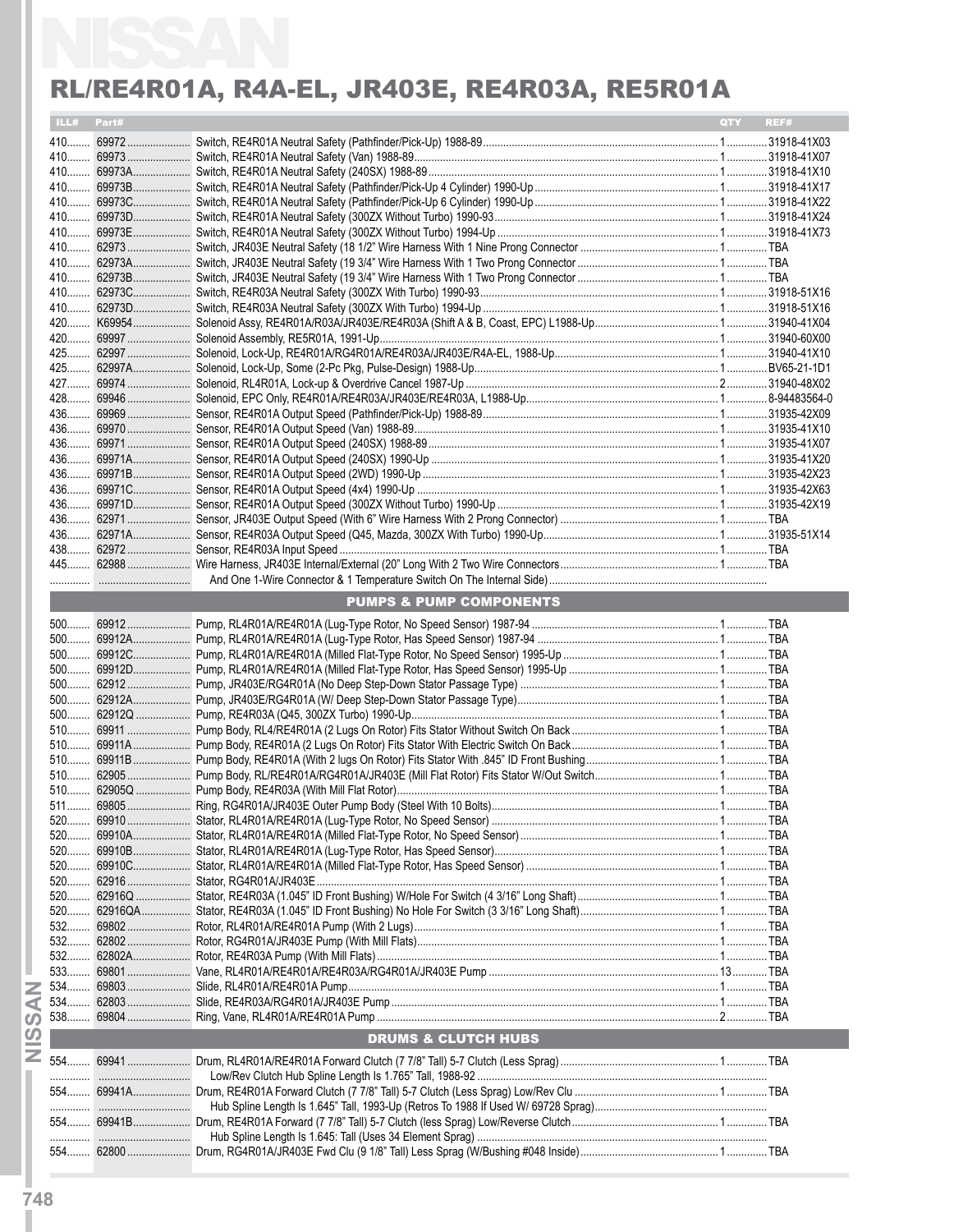| ILL# Part# |                                         | <b>QTY</b> | REF# |
|------------|-----------------------------------------|------------|------|
|            |                                         |            |      |
|            |                                         |            |      |
|            |                                         |            |      |
|            |                                         |            |      |
|            |                                         |            |      |
|            |                                         |            |      |
|            |                                         |            |      |
|            |                                         |            |      |
|            |                                         |            |      |
|            |                                         |            |      |
|            |                                         |            |      |
|            |                                         |            |      |
|            |                                         |            |      |
|            |                                         |            |      |
|            |                                         |            |      |
|            |                                         |            |      |
|            |                                         |            |      |
|            |                                         |            |      |
|            |                                         |            |      |
|            |                                         |            |      |
|            |                                         |            |      |
|            | PLANETS, RING GEARS, SUN GEARS & SHELLS |            |      |
|            |                                         |            |      |
|            |                                         |            |      |
|            |                                         |            |      |
|            |                                         |            |      |
|            |                                         |            |      |
|            |                                         |            |      |
|            |                                         |            |      |
|            |                                         |            |      |
|            |                                         |            |      |
|            |                                         |            |      |
|            |                                         |            |      |
|            |                                         |            |      |
|            |                                         |            |      |
|            |                                         |            |      |
|            |                                         |            |      |
|            |                                         |            |      |
|            |                                         |            |      |
|            |                                         |            |      |
|            |                                         |            |      |
|            |                                         |            |      |
|            |                                         |            |      |
|            |                                         |            |      |
|            |                                         |            |      |
|            |                                         |            |      |
|            |                                         |            |      |
|            |                                         |            |      |
|            |                                         |            |      |
|            |                                         |            |      |
|            |                                         |            |      |
|            |                                         |            |      |
|            |                                         |            |      |
|            |                                         |            |      |
|            |                                         |            |      |
|            |                                         |            |      |
| 622        |                                         |            |      |
|            |                                         |            |      |
|            |                                         |            |      |
|            |                                         |            |      |
|            |                                         |            |      |
| 630        |                                         |            |      |
|            | <b>SPRAGS &amp; ONE WAY CLUTCHES</b>    |            |      |

**NYSSIN INISSANI**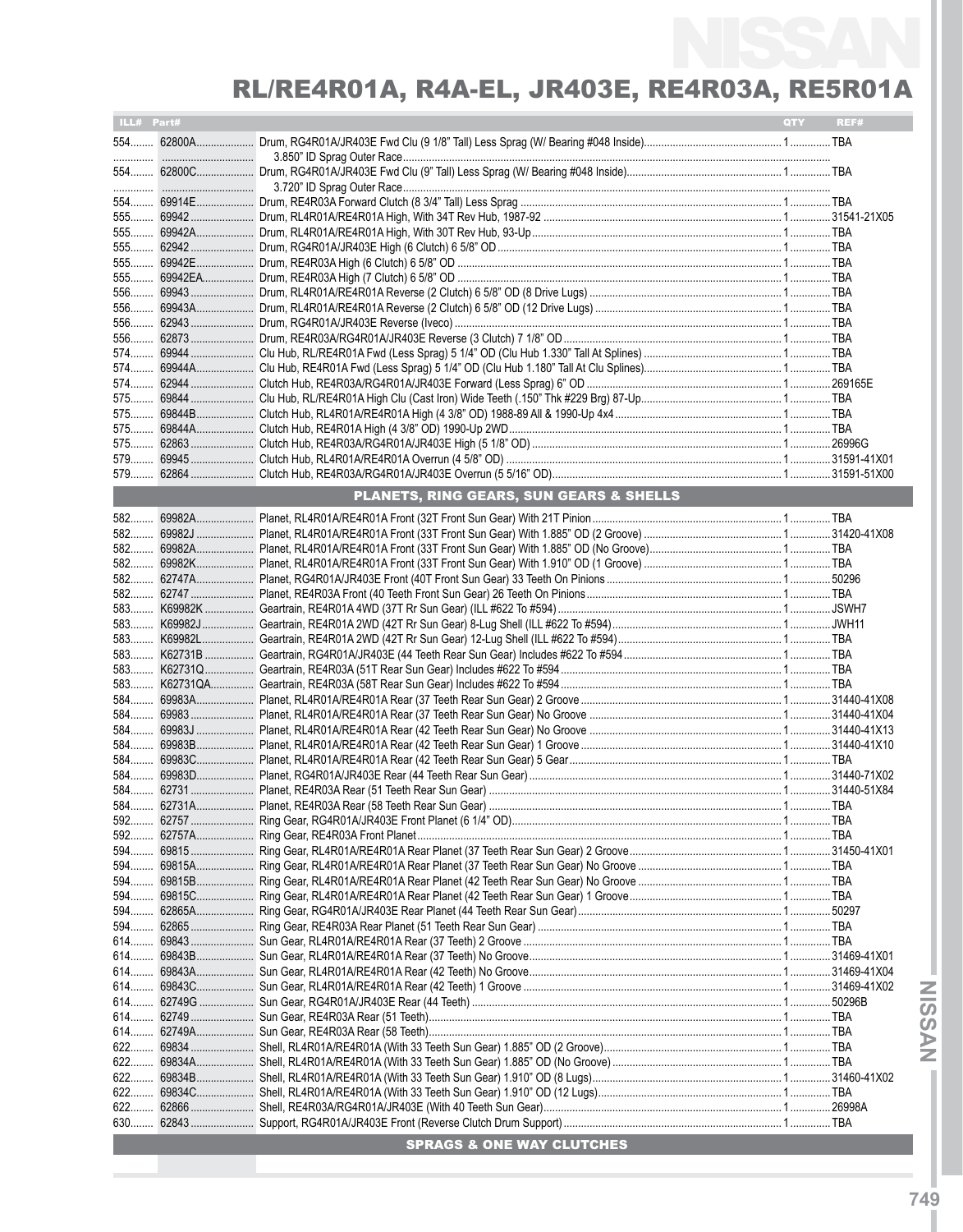| ILL# Part# |                                   | QTY | REF# |
|------------|-----------------------------------|-----|------|
|            |                                   |     |      |
|            |                                   |     |      |
|            |                                   |     |      |
|            |                                   |     |      |
|            | <b>SUPPORTS &amp; SHAFTS</b>      |     |      |
|            |                                   |     |      |
|            |                                   |     |      |
|            |                                   |     |      |
|            |                                   |     |      |
|            |                                   |     |      |
|            |                                   |     |      |
|            |                                   |     |      |
|            |                                   |     |      |
|            |                                   |     |      |
|            |                                   |     |      |
|            |                                   |     |      |
|            |                                   |     |      |
|            |                                   |     |      |
|            |                                   |     |      |
|            |                                   |     |      |
|            |                                   |     |      |
|            |                                   |     |      |
|            |                                   |     |      |
|            |                                   |     |      |
|            |                                   |     |      |
|            |                                   |     |      |
|            |                                   |     |      |
|            |                                   |     |      |
|            |                                   |     |      |
|            |                                   |     |      |
|            |                                   |     |      |
|            |                                   |     |      |
|            |                                   |     |      |
|            |                                   |     |      |
|            |                                   |     |      |
|            | <b>VALVE BODIES (DACCO VB#)</b>   |     |      |
|            |                                   |     |      |
|            |                                   |     |      |
|            | <b>VALVE BODIES</b>               |     |      |
|            |                                   |     |      |
|            |                                   |     |      |
|            |                                   |     |      |
|            |                                   |     |      |
|            |                                   |     |      |
|            |                                   |     |      |
|            |                                   |     |      |
|            |                                   |     |      |
|            | <b>HOUSINGS, CASES &amp; PANS</b> |     |      |
|            |                                   |     |      |
|            |                                   |     |      |
|            |                                   |     |      |
|            |                                   |     |      |
|            |                                   |     |      |
|            |                                   |     |      |
|            |                                   |     |      |
|            |                                   |     |      |
|            |                                   |     |      |
|            |                                   |     |      |
|            |                                   |     |      |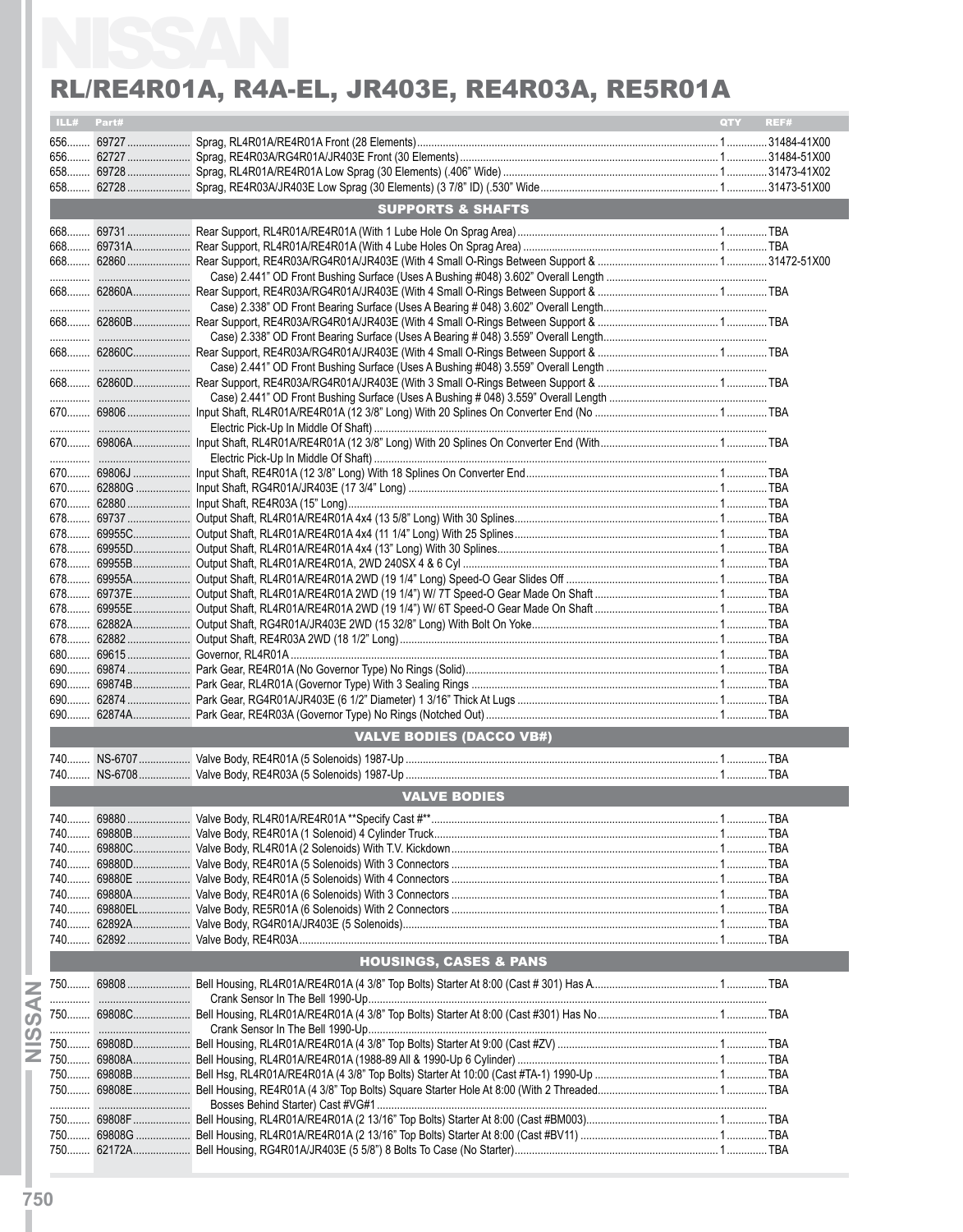| ILL# Part# |                                            | QTY <b>A</b> | REF# |
|------------|--------------------------------------------|--------------|------|
|            |                                            |              |      |
|            |                                            |              |      |
|            |                                            |              |      |
|            |                                            |              |      |
|            |                                            |              |      |
|            |                                            |              |      |
|            |                                            |              |      |
|            |                                            |              |      |
|            |                                            |              |      |
|            |                                            |              |      |
|            |                                            |              |      |
|            |                                            |              |      |
|            |                                            |              |      |
|            |                                            |              |      |
|            |                                            |              |      |
|            |                                            |              |      |
|            |                                            |              |      |
|            |                                            |              |      |
|            |                                            |              |      |
|            |                                            |              |      |
|            |                                            |              |      |
|            |                                            |              |      |
|            |                                            |              |      |
|            |                                            |              |      |
|            |                                            |              |      |
|            |                                            |              |      |
|            |                                            |              |      |
|            |                                            |              |      |
|            |                                            |              |      |
|            |                                            |              |      |
|            |                                            |              |      |
|            |                                            |              |      |
|            |                                            |              |      |
|            |                                            |              |      |
|            |                                            |              |      |
|            |                                            |              |      |
|            |                                            |              |      |
|            |                                            |              |      |
|            |                                            |              |      |
|            |                                            |              |      |
|            |                                            |              |      |
|            |                                            |              |      |
|            |                                            |              |      |
|            |                                            |              |      |
|            |                                            |              |      |
|            |                                            |              |      |
|            |                                            |              |      |
|            | <b>SERVOS, PISTONS &amp; MISCELLANEOUS</b> |              |      |
|            |                                            |              |      |
|            |                                            |              |      |
|            |                                            |              |      |
|            |                                            |              |      |
|            |                                            |              |      |
|            |                                            |              |      |
|            |                                            |              |      |
|            |                                            |              |      |
|            |                                            |              |      |
|            |                                            |              |      |
| 917        |                                            |              |      |
|            |                                            |              |      |
|            |                                            |              |      |
|            |                                            |              |      |
|            |                                            |              |      |
| 925<br>925 |                                            |              |      |
|            |                                            |              |      |
|            |                                            |              |      |
|            |                                            |              |      |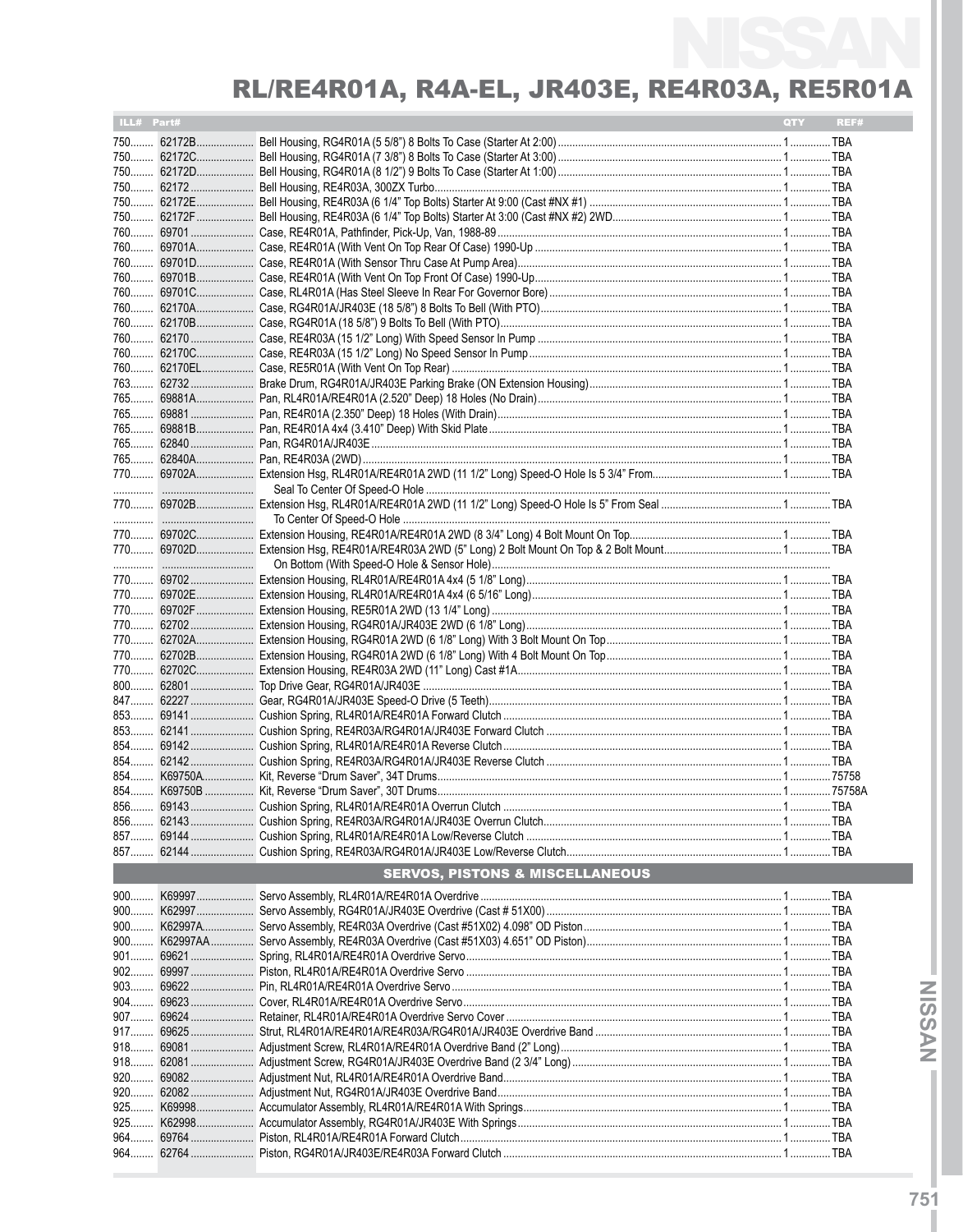| ILL# Part# |  | QTY . | REF# |
|------------|--|-------|------|
|            |  |       |      |
|            |  |       |      |
|            |  |       |      |
|            |  |       |      |
|            |  |       |      |
|            |  |       |      |
|            |  |       |      |
|            |  |       |      |
|            |  |       |      |
|            |  |       |      |
|            |  |       |      |
|            |  |       |      |
|            |  |       |      |
|            |  |       |      |
|            |  |       |      |
|            |  |       |      |
|            |  |       |      |
|            |  |       |      |
|            |  |       |      |
|            |  |       |      |
|            |  |       |      |
|            |  |       |      |
|            |  |       |      |
|            |  |       |      |
|            |  |       |      |
|            |  |       |      |
|            |  |       |      |
|            |  |       |      |
|            |  |       |      |
|            |  |       |      |
|            |  |       |      |
|            |  |       |      |